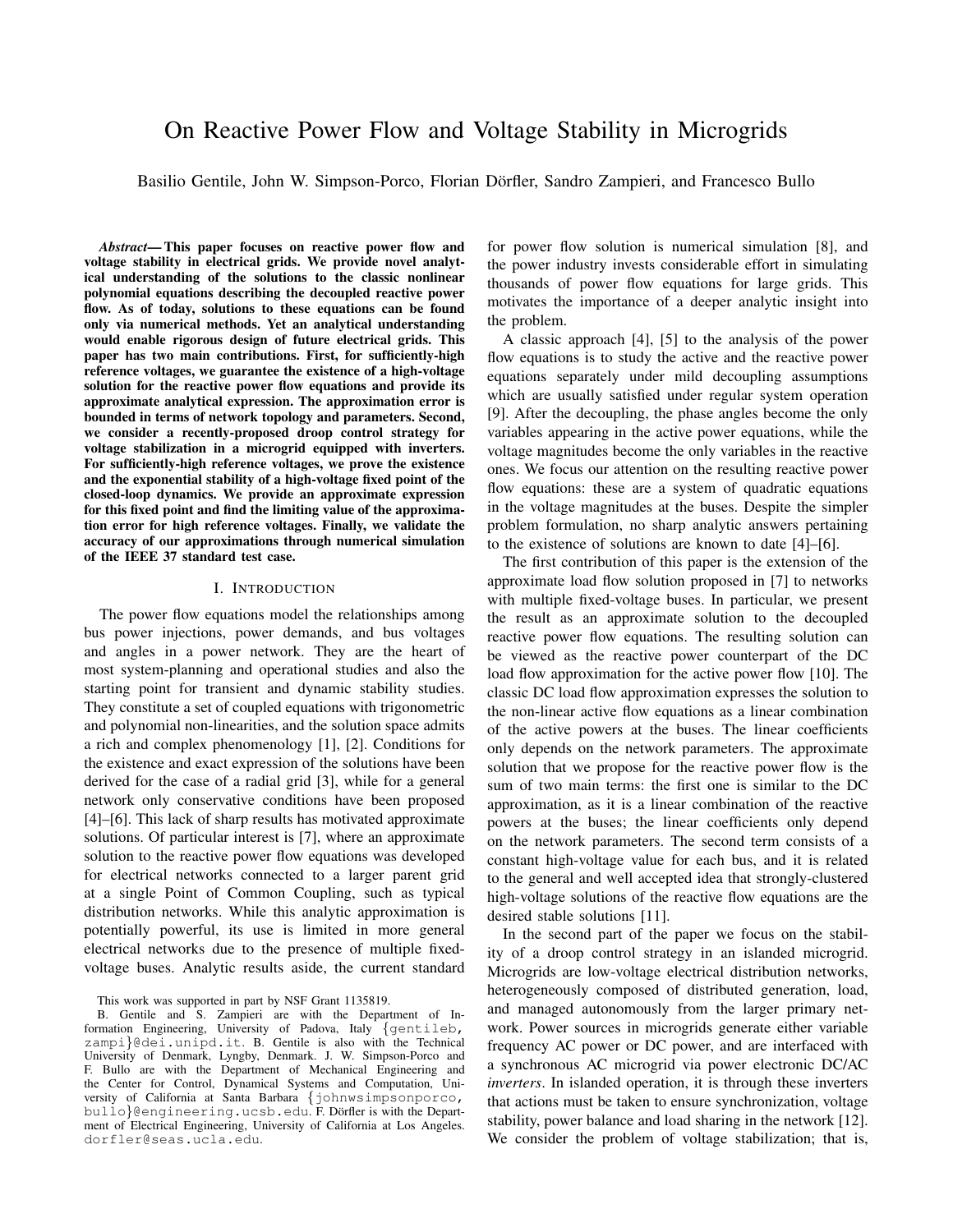keeping the average voltage level in the network high, and keeping the total voltage profile roughly uniform. This is a crucial aspect of microgrid control, as the relatively low voltage levels and uncompensated loads in microgrids put the network at risk for voltage instability and collapse [2]. In the last two decades the  $E - Q$  voltage-droop controller has become the tool commonly used for these tasks [13]. Despite the wide-spread adoption of the  $E - Q$  voltagedroop controller, few analytic results are available about its closed-loop performance. Specifically, to the best of our knowledge, no results are available on the existence and locations of the equilibria of the closed-loop network. This paper considers the *quadratic droop controller* proposed by [14]. This modified version of the standard  $E-Q$  droop controller reproduces the inherently quadratic and asymmetric nature of the reactive power flow equations and facilitates an analytic treatment. Our previous work [14] characterizes the existence, stability and location of the equilibrium point for a purely-inductive (lossless) network with parallel topology. In this work, we consider networks with arbitrary topology and with arbitrary heterogeneous (resistive and inductive) impedences; by applying the approximation method proposed for the reactive power flow equations, this paper establishes the existence and the stability of a high-voltage fixed point and provides an approximate expression for its location.

This paper is organized as follows. In what follows we introduce the reactive power flow equations. Section II defines the approximate solution to the reactive power flow equations. Section III applies the approximation method to droop-controlled microgrid. Section IV reports some numerical studies. Section V contains our concluding remarks.

#### *Notation and network model*

Given a finite set  $V$ , let  $|V|$  denote its cardinality. Let 1 denote the vector of all ones, 0 a matrix of all zeros; their dimension is not specified as it is understandable from the context. Let  $[x_i]_{i \in \mathcal{V}}$  be an alternative notation for the vector x, with indices in the set *V*. Let diag(x) denote the diagonal matrix whose main diagonal is the vector *x* and diag<sup>-1</sup>(*x*) its inverse, when defined. Given the vectors  $x$  and  $y$ , we write  $x > y$  (resp.  $x \geq y$ ) if  $x_i > y_i$  (resp.  $x_i \geq y_i$ ), for all  $i \in I$ . For  $a \in \mathbb{C}$ ,  $a^*$  denotes the complex-conjugate of *a*.

A power network in synchronous steady-state is modeled as a connected, undirected and complex-weighted graph  $G(V, \mathcal{E}, Y)$ , where  $V = \{1, \ldots, n\}$  is the set of nodes (or *buses*) and  $\mathcal{E} \subset \mathcal{V} \times \mathcal{V}$  is the set of edges (or *branches*). Since the graph is undirected, if  $(i, j) \in \mathcal{E}$ , then it is also  $(j, i) \in \mathcal{E}$ . To each edge  $(i, j)$  we assign an admittance  $W_{ij} = W_{ji} \in \mathbb{C}$ ; we define the off-diagonal elements of the complex-valued Laplacian matrix *Y* by  $Y_{ij} = -W_{ij}$ ,  $i \neq j$ , while the diagonal elements are defined by  $Y_{ii} = -\sum_{i \neq j} Y_{ij}$ . To each node  $i \in V$  we assign a phasor voltage  $U_i = E_i e^{j\theta_i} \in \mathbb{C}$ , a phasor current  $I_i \in \mathbb{C}$ , and a power injection  $S_i$  $P_i + jQ_i \in \mathbb{C}$ , whose real part  $P_i \in \mathbb{R}$  is the *active power* and imaginary part  $Q_i \in \mathbb{R}$  is the *reactive power*. In vector notation, Kirchoff's current law and Ohm's law give the current-balance relation  $I = YU$ . Moreover, power, voltage

and current at each node are related through:  $S_i = U_i I_i^*$ . Combining the last two equations in vector notation,

$$
P + jQ = \text{diag}(U)(YU)^{*},\tag{1}
$$

which in components reduces to the active and reactive power equations, that is,

$$
P_i = \sum_{j=1}^n \mathfrak{Im}(Y_{ij}) E_i E_j \sin(\theta_i - \theta_j)
$$
  
+ 
$$
\sum_{j=1}^n \mathfrak{Re}(Y_{ij}) E_i E_j \cos(\theta_i - \theta_j), \quad i \in \mathcal{V}, \quad (2)
$$

and

$$
Q_i = -\sum_{j=1}^n \mathfrak{Im}(Y_{ij}) E_i E_j \cos(\theta_i - \theta_j)
$$
  
+ 
$$
\sum_{j=1}^n \mathfrak{Re}(Y_{ij}) E_i E_j \sin(\theta_i - \theta_j), \quad i \in \mathcal{V}.
$$
 (3)

During regular power system operation the solutions to (1) usually [9], [10] satisfy  $|\theta_i - \theta_j| \ll 1$  for each  $(i, j) \in \mathcal{E}$ . We assume from now on that  $\theta_i = \theta_j$  for each  $(i, j) \in \mathcal{E}$ . Under this condition, the reactive power flow equations (RPFE) (3) can be written in compact vector notation as

$$
Q = \text{diag}(E)LE, \qquad (4)
$$

where  $L = -\mathfrak{Im}(Y)$  is a Laplacian matrix (with non-positive off-diagonal terms and zero row sums) since the susceptance of each resistive and inductive line is negative. As standard in load flow studies and power system stability analysis, we model loads as stiff constant-power demands [9].

## II. APPROXIMATE SOLUTION TO THE REACTIVE POWER FLOW EQUATIONS

In this section we partition the network nodes as  $V =$  $\{V_L, V_S\}$  corresponding to loads and sources (or generators). We require that the voltage magnitudes at these sources are regulated to constant and predetermined values. The typical example of such a network is a transmission-level grid consisting of loads and PE-generation sources such as synchronous generators. The voltage magnitude vector and the Laplacian *L* inherit the partitioning as

$$
E = \begin{bmatrix} E_L \\ E_S \end{bmatrix}, \qquad L = \begin{bmatrix} L_{LL} & L_{LS} \\ L_{SL} & L_{SS} \end{bmatrix}.
$$

With this in mind, equation (4) becomes

$$
\begin{bmatrix} Q_L \\ Q_S \end{bmatrix} = \text{diag}(E_L, E_S) \begin{bmatrix} L_{LL} & L_{LS} \\ L_{SL} & L_{SS} \end{bmatrix} \begin{bmatrix} E_L \\ E_S \end{bmatrix}.
$$
 (5)

We assume that the source voltages  $E<sub>S</sub>$  are fixed and no constraints are imposed on the sources power injections *QS*, that is, the sources are *PE*-buses [9]. Hence, the second block of equations in (5) can be thought of as determining  $Q_S$  as a function of the load voltages  $E_L$ . Thus, the equations (5) reduce to their first block:

$$
Q_L = \text{diag}(E_L) \begin{bmatrix} L_{LL} & L_{LS} \end{bmatrix} \begin{bmatrix} E_L \\ E_S \end{bmatrix}.
$$
 (6)

The variables in these  $|V_L|$  equations (6) are the  $|V_L|$  load voltages *EL*. In other words, these equations, if solvable,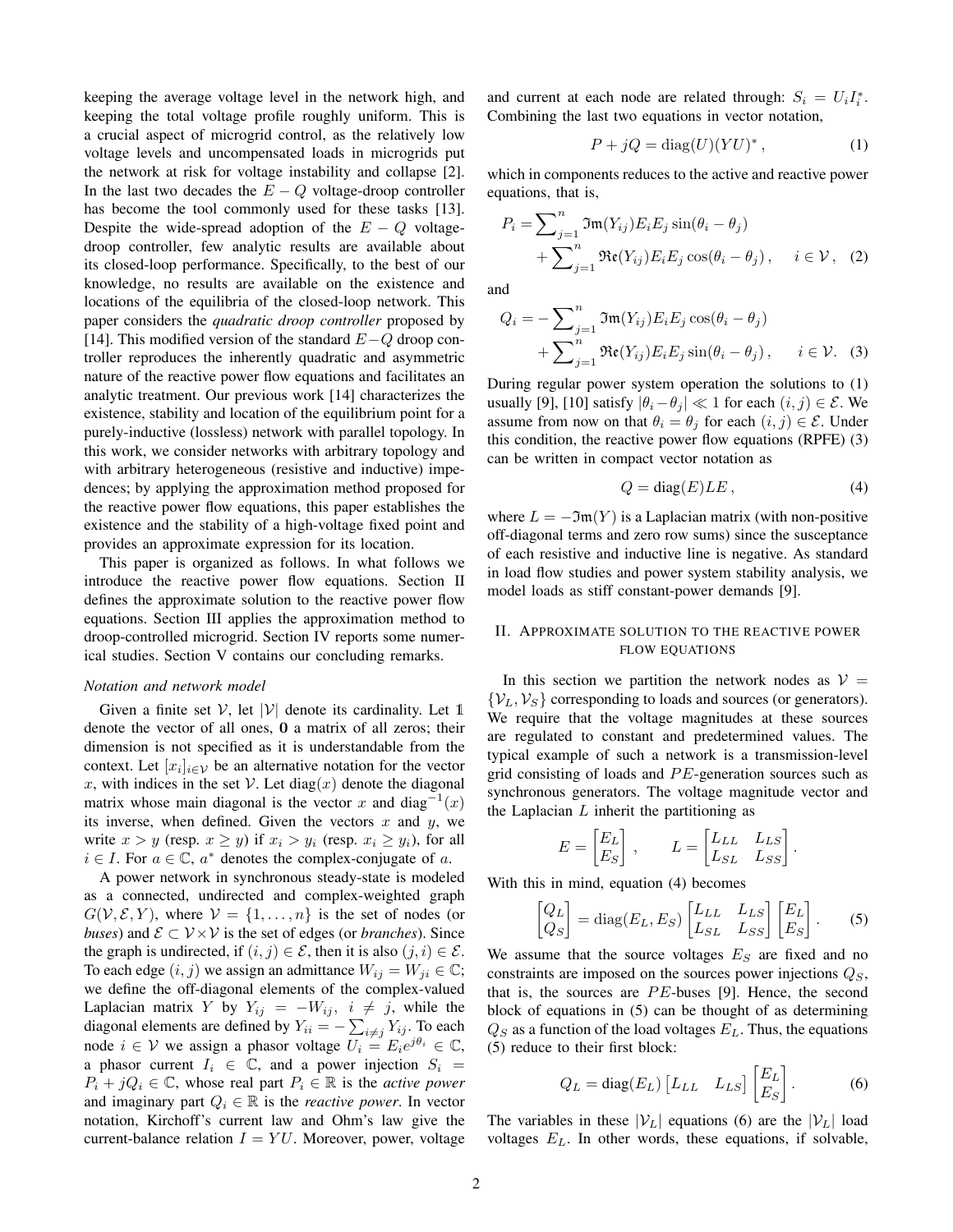determine *E<sup>L</sup>* as a function of the remaining constant source voltages and network parameters.

In general the system of quadratic equations (6) is not solvable analytically. The classic example of a two node network nicely illuminates some of the general features of these equations and motivates our subsequent approximation.

Example II.1 (Two node network). Consider a network with two nodes connected through an inductive line with susceptance  $-\ell$ . One node is a load with reactive power demand *q*, while the other node is a source with fixed voltage magnitude  $E_N > 0$ . Denoting by *e* the voltage magnitude at the load, (6) reduces to

$$
q = \ell e(e - E_N). \tag{7}
$$

If

$$
q \ge -q_{\rm crit} := -\frac{1}{4} \ell E_N^2 \,, \tag{8}
$$

then equation (7) admits two real-valued solutions, given by

$$
e_{1,2} = E_N \left( \frac{1}{2} \pm \frac{1}{2} \sqrt{1 + \frac{q}{q_{\text{crit}}}} \right).
$$

If  $|q/q_{\text{crit}}| \ll 1$ , the Taylor expansion  $(\sqrt{1+x} \approx 1 + \frac{1}{2}x)$ leads to the approximate expressions:

$$
e_1 \simeq E_N + \frac{q}{\ell E_N}, \quad e_2 \simeq -\frac{q}{\ell E_N}.
$$
 (9)

The solution  $e_1$  is the desired one in practice, as it corresponds to a high-voltage low-current configuration for the network, resulting in low power losses. In particular, the solution can be interpreted as being roughly  $E_N$ , with a correction term linear in the power demand, scaled inversely by both  $E_N$  and the line susceptance.  $\Box$ 

We now build further on the motivation of Example II.1 and offer some intuitive derivations on how to generalize the example. We set  $E_N := \min_{i \in \mathcal{V}_S} E_i$  and define the vector  $\eta$ so that the voltages can be decomposed into  $E = E<sub>N</sub>(1+\eta)$ . As in the example, we are interested in the high-voltage solution to the power flow equations and, moreover, we are interested in solutions with uniform voltages. High and uniform voltages correspond to the regime where  $E_N \gg 1$ and  $\eta \ll 1$ . In this regime, equation (6) becomes

$$
Q_L = E_N \operatorname{diag}(1 + \eta_L) [L_{LL} L_{LS}] E_N (1 + \eta)
$$
  
=  $E_N^2 \Big( [L_{LL} L_{LS}] \eta + \operatorname{diag}(\eta_L) [L_{LL} L_{LS}] \eta \Big)$   
 $\simeq E_N^2 (L_{LL} \eta_L + L_{LS} \eta_S) ,$  (10)

where the second equality holds because 1 is in the kernel of *L*, and the last approximation neglects the quadratic term in  $\eta$ . Solving (10) for  $\eta_L$ , we obtain the following approximate solution

$$
E_L = E_N(\mathbb{1} + \eta_L)
$$
  
\n
$$
\simeq E_N \mathbb{1} - E_N L_{LL}^{-1} L_{LS} \eta_S + \frac{1}{E_N} L_{LL}^{-1} Q_L.
$$
 (11)

Looking back at Example II.1, we see how the first order expansion that led to the solution  $e_1$  in equation (9) corresponds exactly to the approximation (11). Building on this intuitive derivations, we now state our first rigorous result, which extends the work carried out in [7] to transmissionlevel networks with multiple generating sources. The proof of the following theorem extends the proof strategy in [7] and uses arguments of multivariate analysis along with the implicit function theorem. Due to space constraints, the proof is not be reported here.

Theorem II.2 (Approximate solution to the RPFE). *Consider the reactive power balance equations* (6)*, define*  $E_N :=$  $\min_{i \in \mathcal{V}_S} E_i$  *as the source baseline voltage, and let*  $\eta_S$  *be the* source voltage spread  $E_S = E_N(1 + \eta_S)$ *. Define the* approximate load voltage

$$
E_{L,\text{approx}} := E_N \mathbb{1} - E_N L_{LL}^{-1} L_{LS} \eta_S + \frac{1}{E_N} L_{LL}^{-1} Q_L.
$$

Then there exists a minimum voltage  $E_N^{\text{min}}$  such that, for all  $E_N > E_N^{\text{min}}$ , a high-voltage solution of equation (6) exists *and is given by*

$$
E_L = E_{L, \text{approx}} + \frac{1}{E_N} g_L \simeq E_{L, \text{approx}} , \qquad (12)
$$

*where the error term g<sup>L</sup> satisfies*

$$
\|g_L\|_2 \le \alpha \left\|\eta_S\right\|_2 \left\|Q_L\right\|_2 + \beta \frac{1}{E_N^2} \left\|Q_L\right\|_2^2, \qquad (13)
$$

*where*  $\alpha$  *and*  $\beta$  *are functions of the network parameters:* 

$$
\alpha = 4\sqrt{2} \|L_{LL}^{-1} L_{LS}\|_2 \|L_{LL}^{-1}\|_2, \quad \beta = 4\sqrt{2} \|L_{LL}^{-1}\|_2^2.
$$

Remark II.3 From equation (13) one sees that asymptotically, the error term *g<sup>L</sup>* vanishes as the source voltage baseline *E<sup>N</sup>* becomes large and the source voltage spread  $\eta_S$  diminishes. Indeed, this regime is the practically relevant case occurring in regular power system operation, and this qualitative behavior of the error term agrees with classic power systems intuition [6].

While the bound in (13) is quite conservative for any given network, the numerical simulations reported Section IV indicate that the error term *g<sup>L</sup>* is much smaller than the theoretical upper bound (13), and thus the approximation (12) is extremely accurate.  $\Box$ 

## III. APPLICATION TO THE QUADRATIC DROOP CONTROLLER

In this section, we consider the problem of voltage stabilization in an inverter-based microgrid. We partition the set of nodes in the microgrid as  $V = \{V_L, V_I\}$ , where  $V_L$  are loads and  $V_I$  are inverters with power injections governed by the *quadratic droop controller* [14]. This recently proposed controller adjusts the inverter voltage magnitude according to

$$
\tau_i \dot{E}_i = -C_i E_i (E_i - E_i^R) - Q_i , \qquad i \in \mathcal{V}_I , \qquad (14)
$$

where  $\tau_i$ ,  $C_i > 0$  are fixed controller parameters, and  $E_i^R$  is a fixed reference voltage. If the inverter *i* injects no reactive power, the equilibrium voltage of (14) is  $E_i^R$ . By combining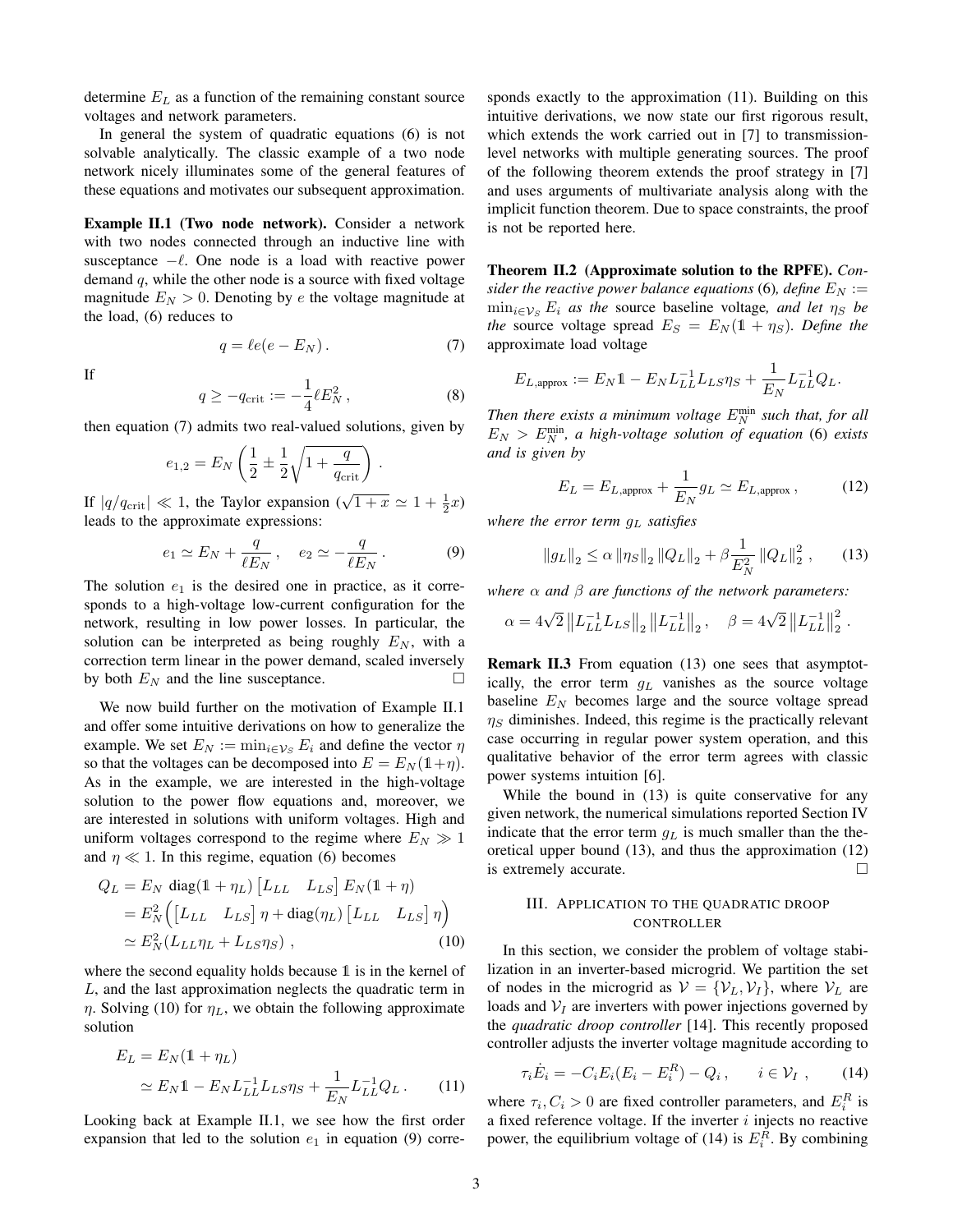the reactive power flow equations at the load (6) and the controller (14), we obtain the differential-algebraic system

$$
\begin{bmatrix} \mathbf{0} \\ \tau \dot{E}_I \end{bmatrix} = \begin{bmatrix} Q_L \\ C \text{diag}(E_I)(E_R - E_I) \end{bmatrix} - \text{diag}(E) L E , \quad (15)
$$

where  $\tau = \text{diag}([\tau_i]_{i \in \mathcal{V}_I})$  and  $C = \text{diag}([C_i]_{i \in \mathcal{V}_I})$  are diagonal matrices, while  $E_R = [E_i^R]_{i \in \mathcal{V}_R}$  is the vector of the reference voltages. We point out that while in Section II the voltages  $E<sub>S</sub>$  were considered to be fixed, now due to the introduction of the quadratic droop controller the voltages  $E_I$ in (15) are variables of the system; hence the variables are now *E<sup>L</sup>* and *E<sup>I</sup>* . The goal of this section is to study whether the differential-algebraic system (15) possesses a fixed point, to determine its stability, and find an approximate expression.

Remark III.1 (Network interpretation of quadratic droop controller). Comparing (14) and the right-hand side of (7), the term  $C_i E_i (E_i - E_i^R)$  in (14) can be interpreted as the reactive power injected from inverter  $i$  to a fictitious node of voltage  $E_i^R$  through a line of susceptance  $-C_i$ . Guided by this intuition, we consider an *extended network* (Figure 1) where we introduce the set of reference nodes  $V_R$  and we connect each node  $i \in V_I$  to the corresponding reference node  $i \in V_R$  (with voltage  $E_i^R$ ) through a line of susceptance  $-C_i$ . The voltage vector and Laplacian matrix of the extended network are

$$
\tilde{E} = \begin{bmatrix} E_L \\ E_I \\ E_R \end{bmatrix}, \quad \tilde{L} = \begin{bmatrix} L_{LL} & L_{LI} & \mathbf{0} \\ L_{IL} & L_{II} + C & -C \\ \mathbf{0} & -C & C \end{bmatrix}, \quad (16)
$$

where the diagonal matrix *C* represents the new connections established between inverters  $V_I$  and reference nodes  $V_R$ .



Fig. 1. The equivalence between the original network (top) which consists of an inverter (blue square)  $\blacksquare$  feeding a load  $\bullet$ , and the extended network (bottom) with an additional fictitious node  $\blacklozenge$  held at constant voltage  $E_R$ .

From (16) we can compute the reactive power at the inverters in the extended network, which we denote by  $Q_I$ :

$$
\tilde{Q}_I = \text{diag}(E_I) \begin{bmatrix} L_{IL} & L_{II} + C & -C \end{bmatrix} \tilde{E}
$$
  
=  $C \text{diag}(E_I) (E_I - E_R) + Q_I$ , (17)

Comparing (17) and (14), the quadratic droop controller can now be expressed as

$$
\tau \dot{E}_I = -\tilde{Q}_I . \qquad (18)
$$

Using (18) we can write the differential-algebraic system (15) on the extended network equivalently as

$$
\begin{bmatrix} Q_L \\ \tilde{Q}_I \end{bmatrix} = \text{diag}(E_L, E_I) \begin{bmatrix} L_{LL} & L_{LI} & \mathbf{0} \\ L_{IL} & L_{II} + C & -C \end{bmatrix} \tilde{E} \quad (19a)
$$

$$
\tau \dot{E}_I = -\tilde{Q}_I \ . \tag{19b}
$$

We emphasize that (19) and (15) are equivalent representations of the microgrid with quadratic droop control at the inverters.

The equations (19a) have the same structure as the original load reactive power flow equation (6), and in Theorem II.2 we introduced an approximate solution to equation (6). We can now follow a similar path and apply the same approximation to equation (19a) to find an approximate solution for the voltages  $E_L$  and  $E_I$ , while  $E_R$  is considered to be fixed. We can then use this solution to study the stability of the unique equilibrium  $Q_I = 0$  of (19b). More precisely, we perform a change of coordinates in equation (19), using the approximation errors as the new system variables. In doing so, we facilitate the analysis of the fixed points of the system (19).

In order to state our main result, we define the *reference baseline voltage*  $E_N$  by

$$
\tilde{E}_N := \min_{i \in \mathcal{V}_R} E_i^R,
$$

and the *reference voltage spread*  $\tilde{\eta}$  by

$$
E_R = \tilde{E}_N(1+\tilde{\eta}).
$$

Note that  $\tilde{\eta} \ge 0$ . We define the inverse X of the truncated Laplacian matrix by

$$
X = \begin{bmatrix} X_{LL} & X_{LI} \\ X_{IL} & X_{II} \end{bmatrix} := \begin{bmatrix} L_{LL} & L_{LI} \\ L_{IL} & L_{II} + C \end{bmatrix}^{-1}, \qquad (20)
$$

and the hybrid matrix

$$
M = \begin{bmatrix} M_L \\ M_I \end{bmatrix} := - \begin{bmatrix} L_{LL} & L_{LI} \\ L_{IL} & L_{II} + C \end{bmatrix}^{-1} \begin{bmatrix} \mathbf{0} \\ -C \end{bmatrix} = \begin{bmatrix} X_{LI} \\ X_{II} \end{bmatrix} C.
$$

We are now ready to state the main result of this section.

Theorem III.2 (Existence and Stability of the Fixed Point). *There exists a minimum reference baseline voltage*  $\tilde{E}_N^{\text{min}}$  such that for all  $\tilde{E}_N > \tilde{E}_N^{\text{min}}$  the differential-algebraic *system* (15) *has a locally exponentially stable high-voltage fixed point given by*

$$
\begin{bmatrix} E_L^{eq} \\ E_I^{eq} \end{bmatrix} = E_N \mathbb{1} + E_N M \tilde{\eta} + \frac{1}{E_N} \begin{bmatrix} X_{LL} \\ X_{IL} \end{bmatrix} Q_L + \frac{1}{E_N} g^{\text{eq}} \,, \tag{21}
$$

*where the term g*eq *becomes constant as the source baseline voltage*  $E_N$  *increases, that is,* 

$$
\lim_{E_N \to \infty} g^{\text{eq}} = -\begin{bmatrix} X_{LL} \\ X_{IL} \end{bmatrix} \text{diag}^{-1} (1 + M_L \tilde{\eta}) \text{diag}(M_I \tilde{\eta}) Q_L .
$$
\n(22)

Theorem III.2 takes inspiration from Theorem II.2 but addresses a different problem. While Theorem II.2 gives an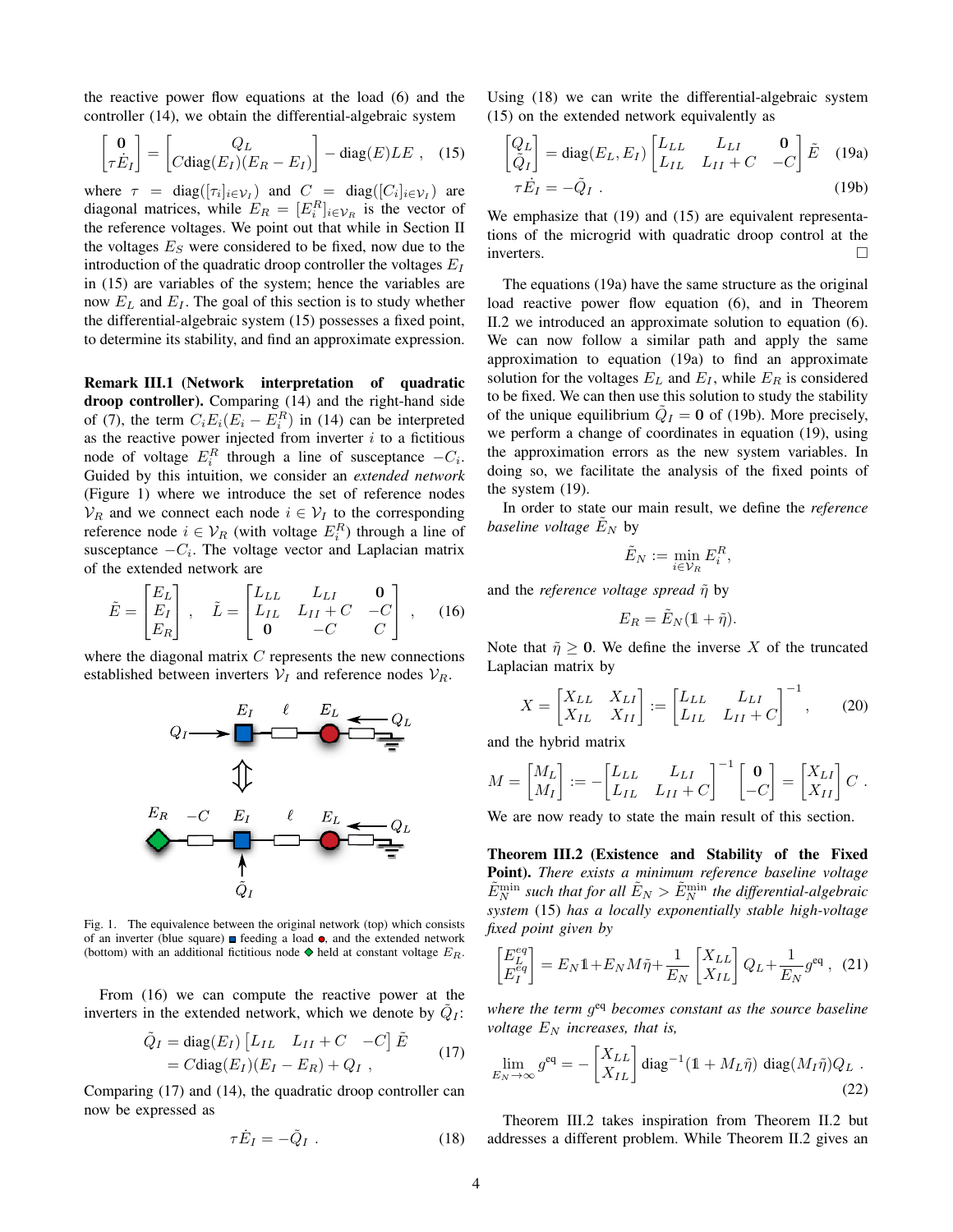approximate solution of the algebraic equation (6), Theorem III.2 provides the approximate expression of a fixed point of a differential-algebraic system, and studies its stability. The proof of Theorem III.2 is considerably more complicated than that of Theorem II.2, and we will present it shortly. Note that the two theorems characterize differently the error terms *g*: Theorem II.2 proposes a bound on the error term *g* in terms of the network parameters, while Theorem III.2 determines the asymptotic behavior of the error term *g*eq. However, setting  $q^{eq} = 0$  in equation (21) gives an approximate expression for the solution of (19a). The approximate expression is the same we introduced in Theorem II.2, except that here it is applied to an extended network with  $\ddot{Q}_I = 0$ . The close relationship between the two theorems allows us to verify the accuracy of the approximation (12) of Theorem II.2 by only performing a numerical analysis on the system (19) (see Section IV).

*Proof* To streamline the presentation, we break the proof into the following three parts:

- 1) change of variables and simplifications;
- 2) implicit function theorem for large  $E_N$ ;
- 3) local stability analysis of fixed point.

Part 1 (Change of variables and simplifications): Consider the linear change of variables from  $E_L$  and  $E_I$  to  $g_L$  and  $g_I$ defined by

$$
\begin{bmatrix} E_L \\ E_I \end{bmatrix} = E_N \mathbb{1} + E_N \begin{bmatrix} M_L \\ M_I \end{bmatrix} \tilde{\eta} + \frac{1}{E_N} X \begin{bmatrix} Q_L \\ \tilde{Q}_I \end{bmatrix} + \frac{1}{E_N} \begin{bmatrix} g_L \\ g_I \end{bmatrix}
$$

Let us define the following quantities and shorthands:

$$
\varepsilon := \frac{1}{\tilde{E_N}} \ g := \begin{bmatrix} g_L \\ g_I \end{bmatrix} \ Q := \begin{bmatrix} Q_L \\ \tilde{Q}_I \end{bmatrix} \ \mathcal{L} := \begin{bmatrix} L_{LL} & L_{LI} \\ L_{IL} & L_{II} + C \end{bmatrix}
$$

The matrix *L* is a strictly diagonally dominant *M*-matrix, and hence is positive definite (see [15, Corollary 6.2.27]). As a consequence,  $\mathcal{X} = \mathcal{L}^{-1}$  as defined by (20) — along with its principal sub-block  $X_{II}$  — are also positive definite. Since *L* is a non-singular and irreducible M-matrix, its inverse *X* is positive [16, Theorem A]. Since  $\tilde{\eta}_i > 0$  and  $C_i > 0$ , these properties of *X* imply that

$$
\mathbb{1} + \begin{bmatrix} M_L \\ M_I \end{bmatrix} \tilde{\eta} = \mathbb{1} + \begin{bmatrix} X_{LI} \\ X_{II} \end{bmatrix} C \tilde{\eta} > \mathbf{0} . \tag{23}
$$

Applying the change of variables in (19) and performing some simple calculations, we compute that

$$
\begin{bmatrix} L_{LL} & L_{LI} & \mathbf{0} \\ L_{IL} & L_{II} + C & -C \end{bmatrix} \tilde{E} = \varepsilon Q + \varepsilon \mathcal{L}g , \qquad (24)
$$

Combining the change of variables (which are now  $q_L, q_I, \tilde{Q}_I$  and the equality (24), we can reformulate the differential-algebraic system (19) as

$$
Q = \left(\frac{1}{\varepsilon}\text{diag}(\mathbf{1} + M\tilde{\eta}) + \varepsilon \text{ diag}(\mathcal{X}Q + g)\right) \left(\varepsilon Q + \varepsilon \mathcal{L}g\right)
$$

$$
-\tilde{Q}_I = \frac{d}{dt}\left(\frac{1}{\varepsilon}(\mathbf{1} + M_I\tilde{\eta}) + \varepsilon (X_{IL}Q_L + X_{II}\tilde{Q}_I + g_I)\right),
$$

where without loss of generality we assumed  $\tau = I$ . Expanding the above equations and performing some simple computations, we obtain the simplified system

$$
\mathbf{0} = \text{diag}(1 + M\tilde{\eta})\mathcal{L}g + \text{diag}(M\tilde{\eta})Q + \varepsilon^2 h \qquad (25a)
$$

$$
-\tilde{Q}_I = \varepsilon X_{II}\dot{\tilde{Q}}_I + \varepsilon \dot{g}_I , \qquad (25b)
$$

where we have used  $\mathcal{L}\mathcal{X} = I$ , the fact that  $\tilde{\eta}$  and  $Q_L$  are constant in time, and we have defined

$$
h(g_L,g_I,\tilde{Q}_I):=\mathrm{diag}(\mathcal{X}Q)(Q+\mathcal{L}g)+\mathrm{diag}(g)(Q+\mathcal{L}g).
$$

Part 2 (Implicit function theorem for large  $\tilde{E}_N$ ): The algebraic equation (25a) has the form

$$
\mathbf{0}=F(\varepsilon, g, \tilde{Q}_I) \ .
$$

Note that *F* is a polynomial (and hence, smooth) function of each variable. One can verify that  $F(0, g^{\text{lim}}, 0) = 0$ , where

$$
g^{\rm lim}:=-\begin{bmatrix} X_{LL}\\ X_{IL} \end{bmatrix} \text{diag}^{-1}(\mathbb{1}+M_L\eta) \text{ diag}(M_I\eta) Q_L\ .
$$

Moreover, we compute the partial derivative

$$
\frac{\partial F}{\partial g}(0,g^{\text{lim}},\mathbf{0})=\text{diag}(\mathbb{1}+M\tilde{\eta})\mathcal{L} ,
$$

which is nonsingular since  $\mathcal L$  is positive definite and (23) holds. By the implicit function theorem [17], there exist open sets  $U_0 \subset \mathbb{R}$  and  $V_0 \subset \mathbb{R}^{|\mathcal{V}_I|}$ , both containing the origin, and a function  $G: U_0 \times V_0 \to \mathbb{R}^{|\mathcal{V}_L|+|\mathcal{V}_I|}$ ,

$$
(\varepsilon, \tilde{Q}_I) \mapsto g = G(\varepsilon, \tilde{Q}_I) = \begin{bmatrix} G_L(\varepsilon, \tilde{Q}_I) \\ G_I(\varepsilon, \tilde{Q}_I) \end{bmatrix} ,
$$

such that  $F(\varepsilon, G(\varepsilon, \tilde{Q}_I), \tilde{Q}_I) = \mathbf{0}$  for  $\varepsilon \in U_0$  and  $\tilde{Q}_I \in V_0$ . Substituting  $q_I = G_I(\varepsilon, \tilde{Q}_I)$  into the dynamics (25b) we obtain

$$
-\tilde{Q}_I = \varepsilon X_{II}\dot{\tilde{Q}}_I + \varepsilon \dot{G}_I(\varepsilon, \tilde{Q}_I)
$$
\n(26)

$$
= \varepsilon \Big( X_{II} + \frac{\partial G_I}{\partial \tilde{Q}_I} (\varepsilon, \tilde{Q}_I) \Big) \dot{\tilde{Q}}_I . \tag{27}
$$

The matrix  $\partial G_I / \partial \tilde{Q}_I$  is a sub-matrix of  $\partial G / \partial \tilde{Q}_I$ , whose expression is provided by the implicit function theorem as

$$
\frac{\partial G}{\partial \tilde{Q}_I}(\varepsilon, \tilde{Q}_I) = -\left(\frac{\partial F}{\partial g}\right)^{-1} \frac{\partial F}{\partial \tilde{Q}_I} ,
$$

which holds in  $U_0 \times V_0$  and can be computed by means of simple but lengthy linear algebra operations which we omit, resulting in the expression

$$
\frac{\partial G}{\partial \tilde{Q}_I}(\varepsilon, \tilde{Q}_I) = -\left\{ \text{diag}(\mathbb{1} + M\tilde{\eta})\mathcal{L} + \varepsilon^2 r \right\}^{-1} \cdot \left( \begin{bmatrix} 0 \\ \text{diag}(M_I \eta) \end{bmatrix} + \varepsilon^2 s \right), \tag{28}
$$

where *r* and *s* are polynomial functions in  $\varepsilon$ ,  $\tilde{Q}_I$ , and  $G(\varepsilon, Q_I)$ .

**Part 3 (Fixed point and its stability):** In  $U_0 \times V_0$  we have that  $\varepsilon$ ,  $Q_I$  and  $G(\varepsilon, Q_I)$  are bounded and so are *r* and *s*.

*.*

*.*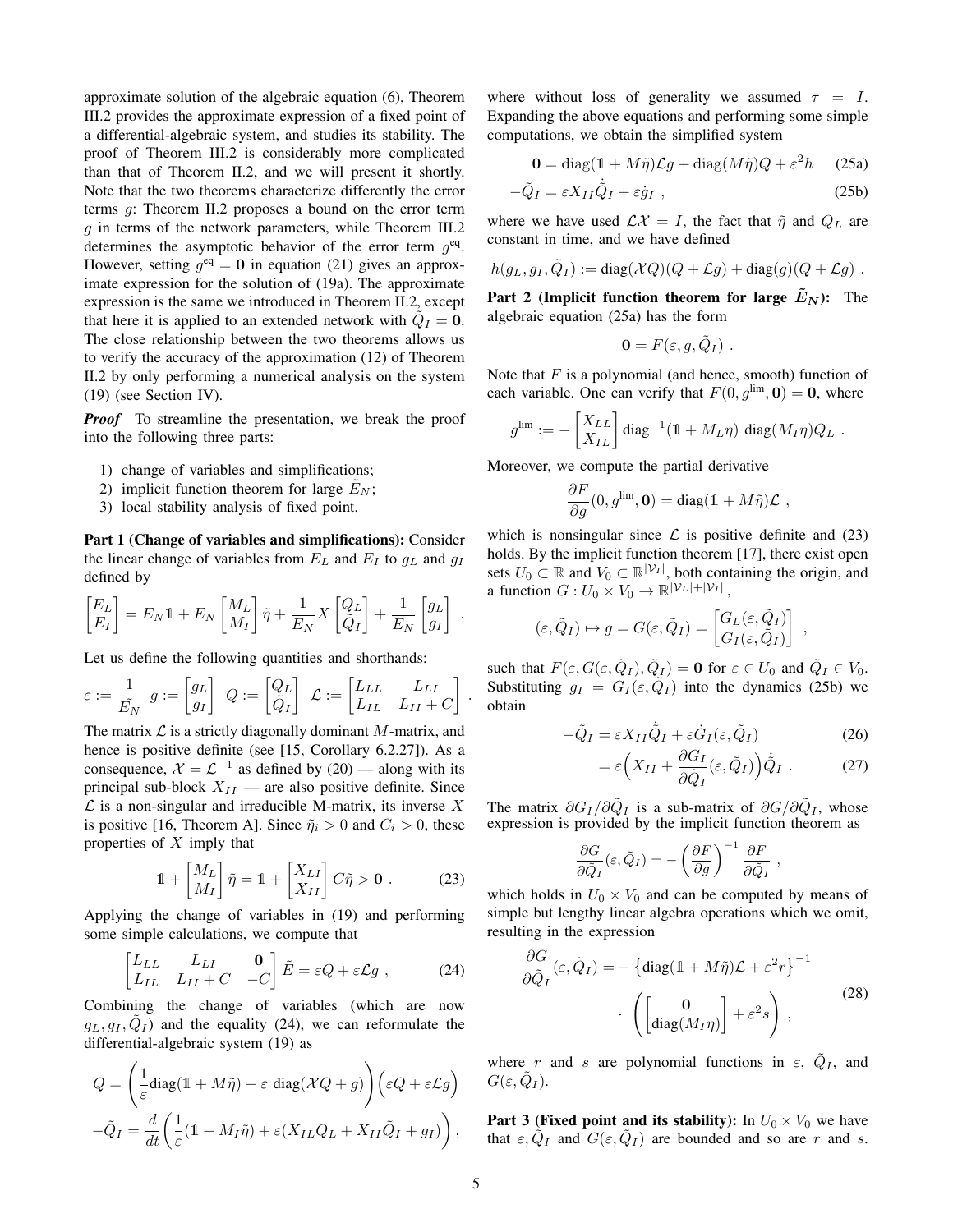Therefore, from (28) we have

$$
\lim_{\varepsilon \to 0} \frac{\partial G_I}{\partial \tilde{Q}_I} = -X_{II} \operatorname{diag}^{-1} (1 + X_{II} C \tilde{\eta}) \operatorname{diag} (X_{II} C \tilde{\eta}) .
$$

It follows that

$$
\lim_{\varepsilon \to 0} \left( X_{II} + \frac{\partial G_I}{\partial \tilde{Q}_I} (\varepsilon, \tilde{Q}_I) \right) = X_{II} \operatorname{diag}^{-1} (1 + X_{II} C \eta) .
$$
\n(29)

The right-hand side of (29) is invertible. Since the invertibility of the matrix depends continuously on the matrix entries, there exists  $\hat{\varepsilon} > 0$  such that for all  $\varepsilon < \hat{\varepsilon}$  the matrix

$$
X_{II}+\frac{\partial G_I}{\partial \tilde{Q}_I}(\varepsilon,\tilde{Q}_I) .
$$

is also invertible. Thus, for  $\varepsilon < \hat{\varepsilon}$ , we can now obtain from (26) the explicit dynamical system

$$
\dot{\tilde{Q}}_I = -\frac{1}{\varepsilon} \Big( X_{II} + \frac{\partial G_I}{\partial \tilde{Q}_I} (\varepsilon, \tilde{Q}_I) \Big)^{-1} \tilde{Q}_I \tag{30}
$$

$$
:= A(\tilde{Q}_I)\tilde{Q}_I := f(\tilde{Q}_I) , \qquad (31)
$$

where we defined *A* and *f* to keep the notation compact. Observe from (30) (or, from (18)) that  $\ddot{Q}_I = 0$  is the unique fixed point of the dynamics. The Jacobian of the system (30) around  $\ddot{Q}_I = 0$  is given by

$$
\frac{\partial f(\tilde{Q}_I)}{\partial \tilde{Q}_I} \Big|_{\tilde{Q}_I = 0} = A(\tilde{Q}_I = \mathbf{0})
$$
  
=  $-\frac{1}{\varepsilon} \Big( X_{II} + \frac{\partial G_I}{\partial \tilde{Q}_I} (\varepsilon, \tilde{Q}_I = \mathbf{0}) \Big)^{-1}$ . (32)

Since the inverse of a matrix is continuous with respect to the matrix entries, (29) leads to

$$
\left[\lim_{\varepsilon \to 0} \left( X_{II} + \frac{\partial G_I}{\partial \tilde{Q}_I}(\varepsilon, \mathbf{0}) \right) \right]^{-1} = \text{diag}(\mathbb{1} + X_{II} C \eta) X_{II}^{-1}.
$$

The product between a diagonal positive definite matrix and a positive definite matrix has all the eigenvalues with positive real part (see [18] or [19, *§*6.2]).

As the eigenvalues of a matrix depend continuously on the matrix entries, it is possible to find  $\varepsilon^{max} \in ]0, \hat{\varepsilon}]$  such that, for all  $\varepsilon < \varepsilon^{max}$ , the Jacobian (32) has all its eigenvalues with negative real part. We can conclude that for such values of  $\varepsilon$ , the point  $Q_I = 0$  is a locally exponentially stable fixed point for (26). It follows that the fixed point of (25) is  $Q_I = 0$ , along with

$$
g^{\text{eq}} = G(\varepsilon, \tilde{Q}_I = \mathbf{0}) \ .
$$

Since  $q = G(\varepsilon, Q_I)$  is a continuous function of  $\tilde{Q}_I$ , the local exponential stability of  $\tilde{Q}_I = 0$  implies the local exponential stability of  $g^{eq}$ . This in turn is equivalent to the local exponential stability of the fixed point (21) expressed in terms of the original varibles  $E_L$  and  $E_I$ . Finally, the limit (22) follows from

$$
\lim_{\varepsilon \to 0} g^{\text{eq}} = \lim_{\varepsilon \to 0} G(\varepsilon, \tilde{Q}_I = \mathbf{0}) = G(0, \mathbf{0}) = g^{\lim}.
$$

This completes the proof of Theorem III.2.  $\Box$ 

### IV. NUMERICAL STUDY

In this section we test the results obtained in Theorem III.2 on an islanded version of the standard IEEE 37 distribution network. The line susceptances for this network vary in the range  $[-0.5 \text{ H}, -10 \text{ H}]$  with *R/X* ratios of approximately one, while the reactive power demands vary for each load in the interval  $[-30 \text{ kvar}, -70 \text{ kvar}]$ . The sources in this



Fig. 2. Islanded IEEE 37 bus distribution network containing loads  $\bullet$  and inverters **n** 

network are DC/AC inverters, whose voltage magnitudes are governed by the quadratic droop controller (14). We simulate the resulting differential-algebraic system (19) for different values of  $E_N$  and study:

- a) the threshold  $\tilde{E}_N^{\text{min}}$  above which the fixed point (21) exists and is stable, and
- b) the accuracy of the approximated fixed point expression (21). We consider two variations on the approximation presented in (21):

**B1**: we set 
$$
g^{eq} = g^{\text{lim}}
$$
 in (21);

**B2**: we set 
$$
g^{eq} = 0
$$
 in (21).

To quantify the error between the true fixed point  $E_{\text{nonlin}}^{eq}$  of the nonlinear system and the approximations given by B1 and B2, we introduce the *relative approximation errors*

$$
\delta_i := \frac{\|E_{\text{nonlin}}^{eq} - E_{\text{approx},\mathbf{B}i}^{eq}\|_{\infty}}{E_N}, \quad i \in \{1, 2\}.
$$

We note that, in studying the accuracy of Theorem III.2, we will implicitly also study the accuracy of the preliminary result Theorem II.2, as the former depends on the latter. The threshold  $\tilde{E}_N^{\text{min}}$  above which a stable high-voltage fixed point exists was found by simulation to be roughly 860V, well below the muli-kV range in which the system is operated. Figure 3 reports the relative approximation errors  $\delta_1$  and  $\delta_2$ for the approximations B1 and B2 in the IEEE 37 network, for different values of  $E_N$ .